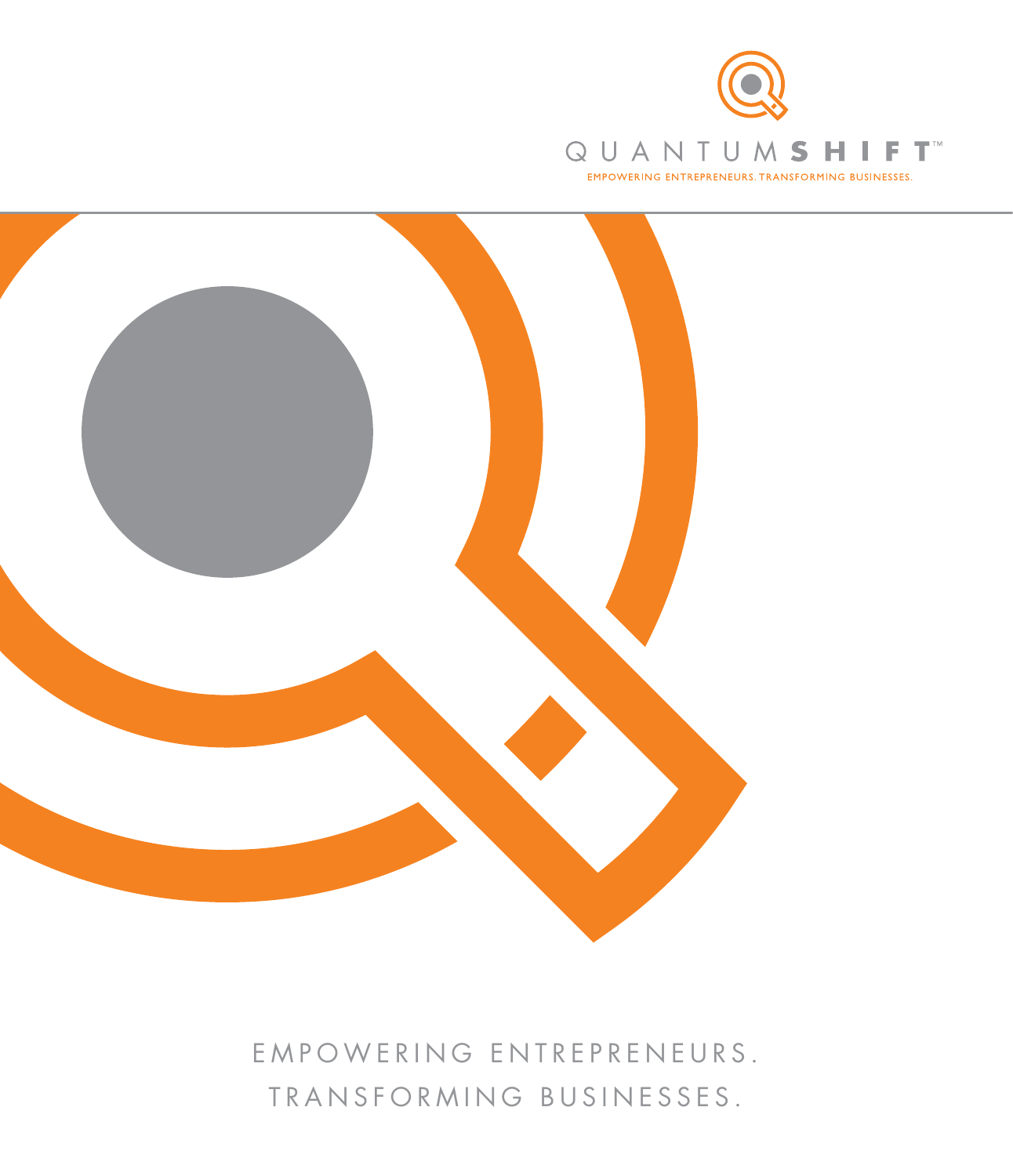

# **SUCCESS IS A MOVING TARGET**

Canada's elite entrepreneurs know that success in business doesn't come to those who wait for it.

Leaders understand that real growth happens when challenges are not just embraced, but pursued.

To these business leaders, we offer **QuantumShift™.**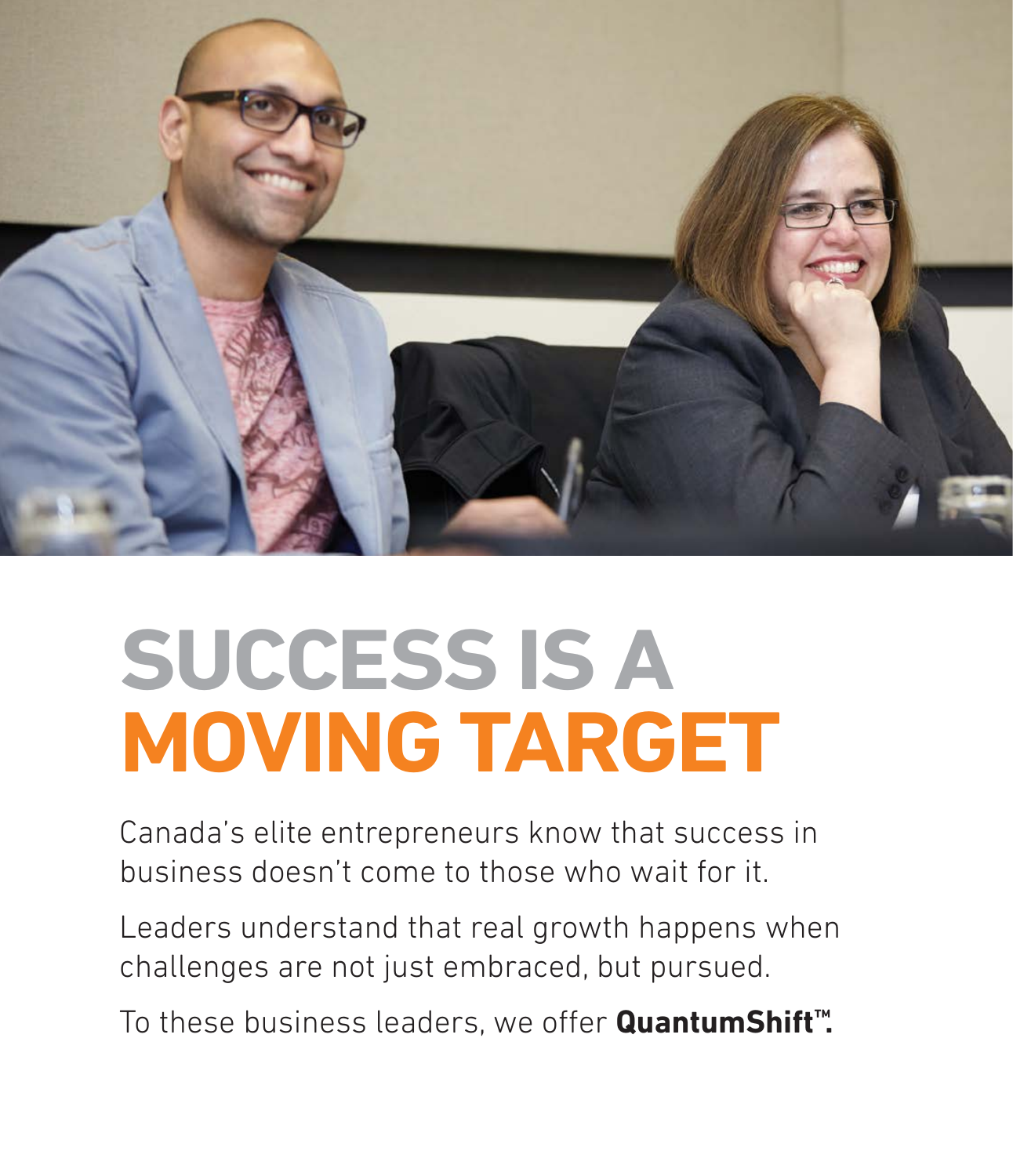

#### **JOIN AN EXCLUSIVE NETWORK OF INFLUENTIAL PEERS**

A rigorous five-day leadership development experience, QuantumShift™ is for CEOs/ Presidents and business owners ready to be challenged to discover innovative leadership strategies and capitalize on growth opportunities.

Held annually, QuantumShift provides entrepreneurs with top quality, relevant and innovative curriculum from the Ivey Business School. The program identifies critical topics that matter to high growth entrepreneurs to help shift their business to the next level, including Leadership, Finance, Strategy, Innovation, and People, all while building a long lasting peer-to-peer network.

Upon completion of the program, each entrepreneur becomes an alumni of QuantumShift entering into a country-wide network of over 750 alumni, actively engaged in continued learning and networking activities exclusive for QuantumShift graduates. This exceptional network of influential peers benefit from the opportunity to interact through organized regional events as well as an annual national conference.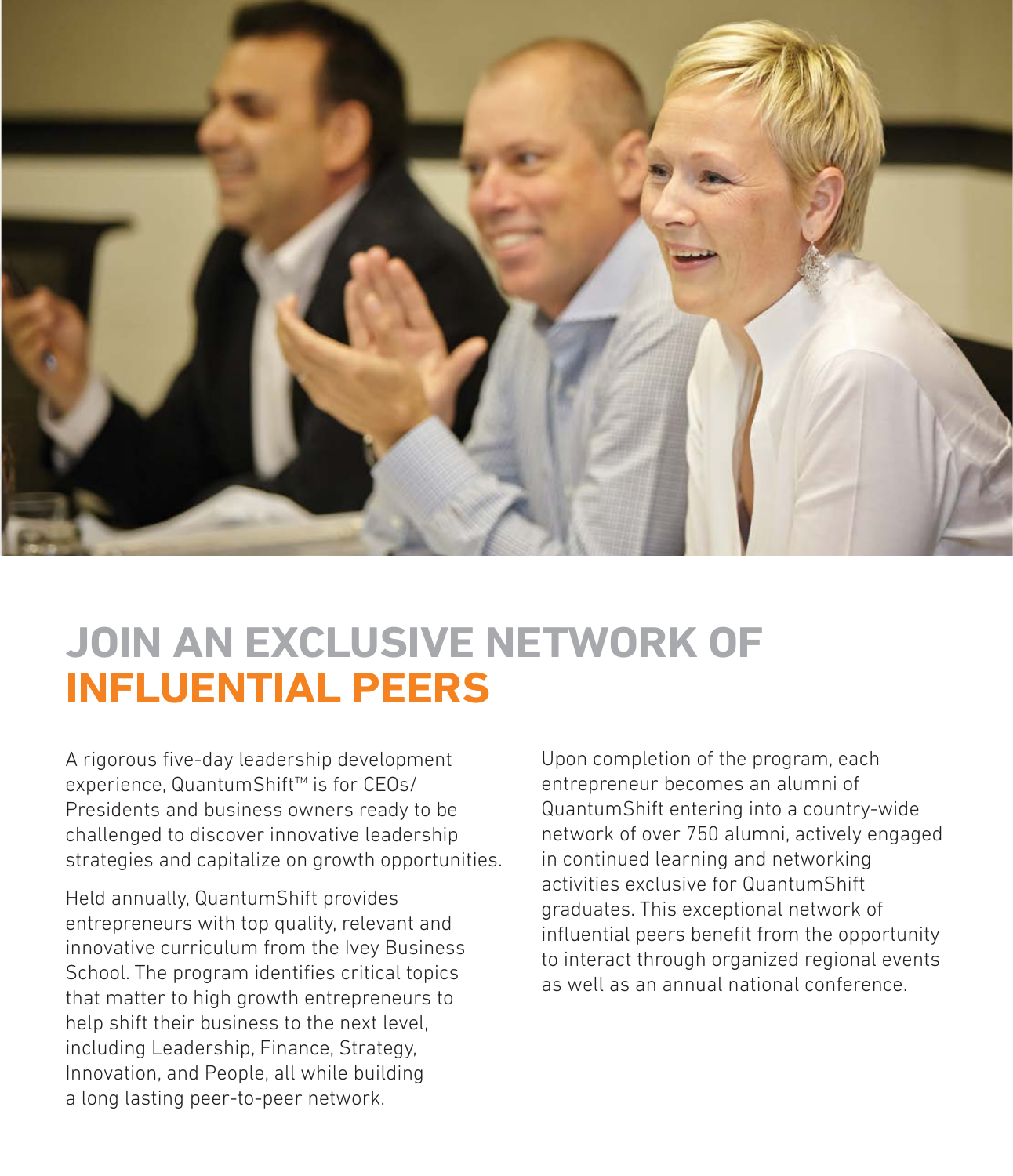## **UNCOVER BUSINESS ISSUES THAT MATTER TO CANADA'S TOP ENTREPRENEURS**



### **LEADERSHIP**

Guiding an enterprise through exponential growth means being able to identify, and respond to, business opportunities and challenges. Learn how to guide your organization through effective change and discover what you can do to become an even better leader than you are today.



#### **MAXIMIZING VALUE**

Understand what drives value in today's business market and how to capitalize on it. Learn creative strategies to expand your company's growth while building longterm value in your business.



### **PEOPLE**

It takes a superlative team to create growth. Learn how to cultivate winning talent throughout your organization. The focus is placed upon the motivation, attraction, evaluation and retention of great employees.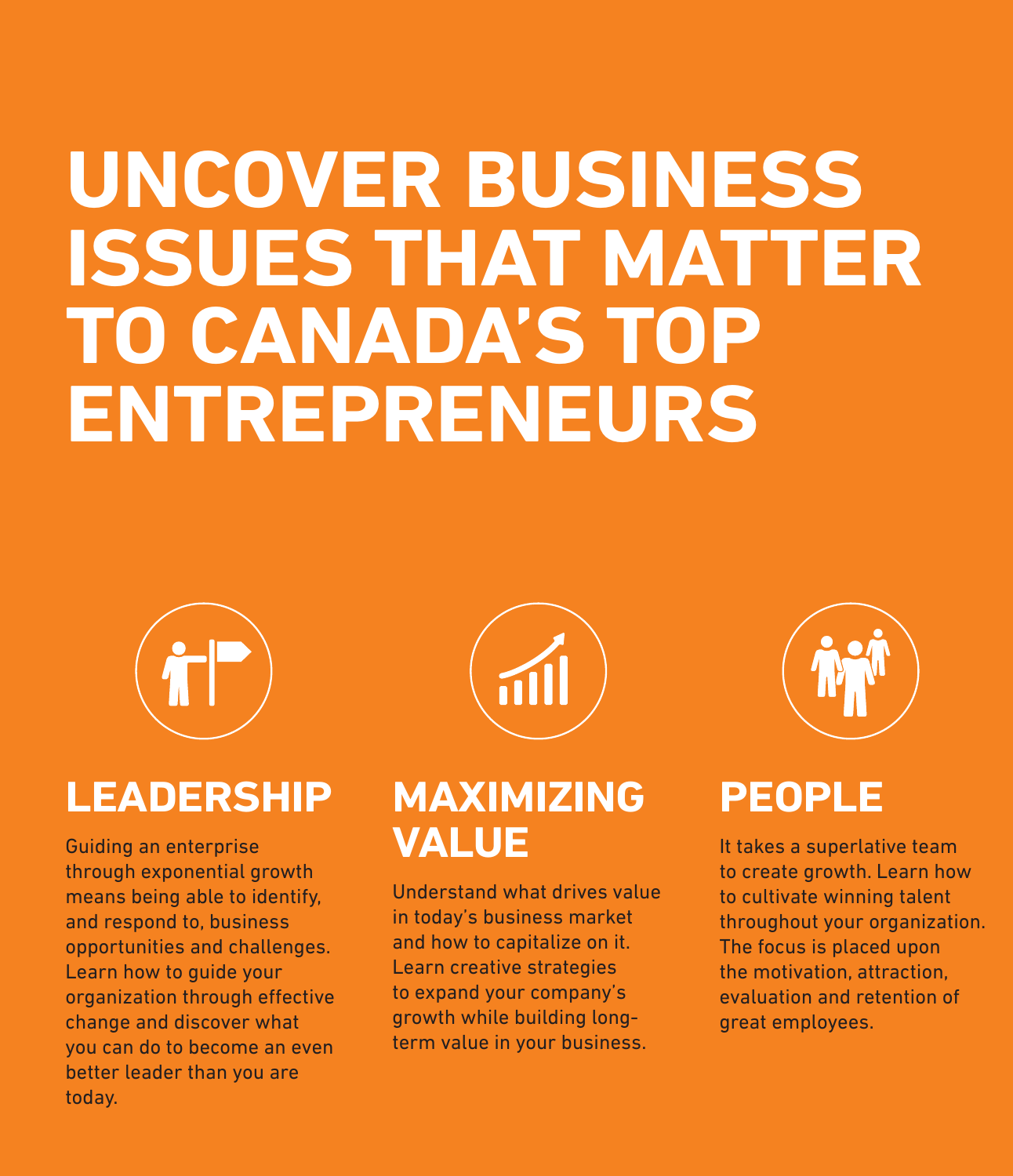



### **INNOVATION**

Discover essential strategic and creative building blocks to cultivate a climate of innovation within your business. Explore what it means to lead your business through rapid growth, expansion and sustainable success through innovation.



#### **STRATEGY**

Challenge assumptions about the current market conditions, including your customers, suppliers and the competition. Strengthen your ability to manage change and build commitment to new strategic directions within your organization. Conquer obstacles that may be limiting growth now or into the future.



#### **EXPANDING YOUR NETWORK**

Work in small group forums sharing ideas and discussing common business experiences with other top entrepreneurs and faculty members of the Ivey Business School. Form the foundation of a long lasting peer-to-peer network.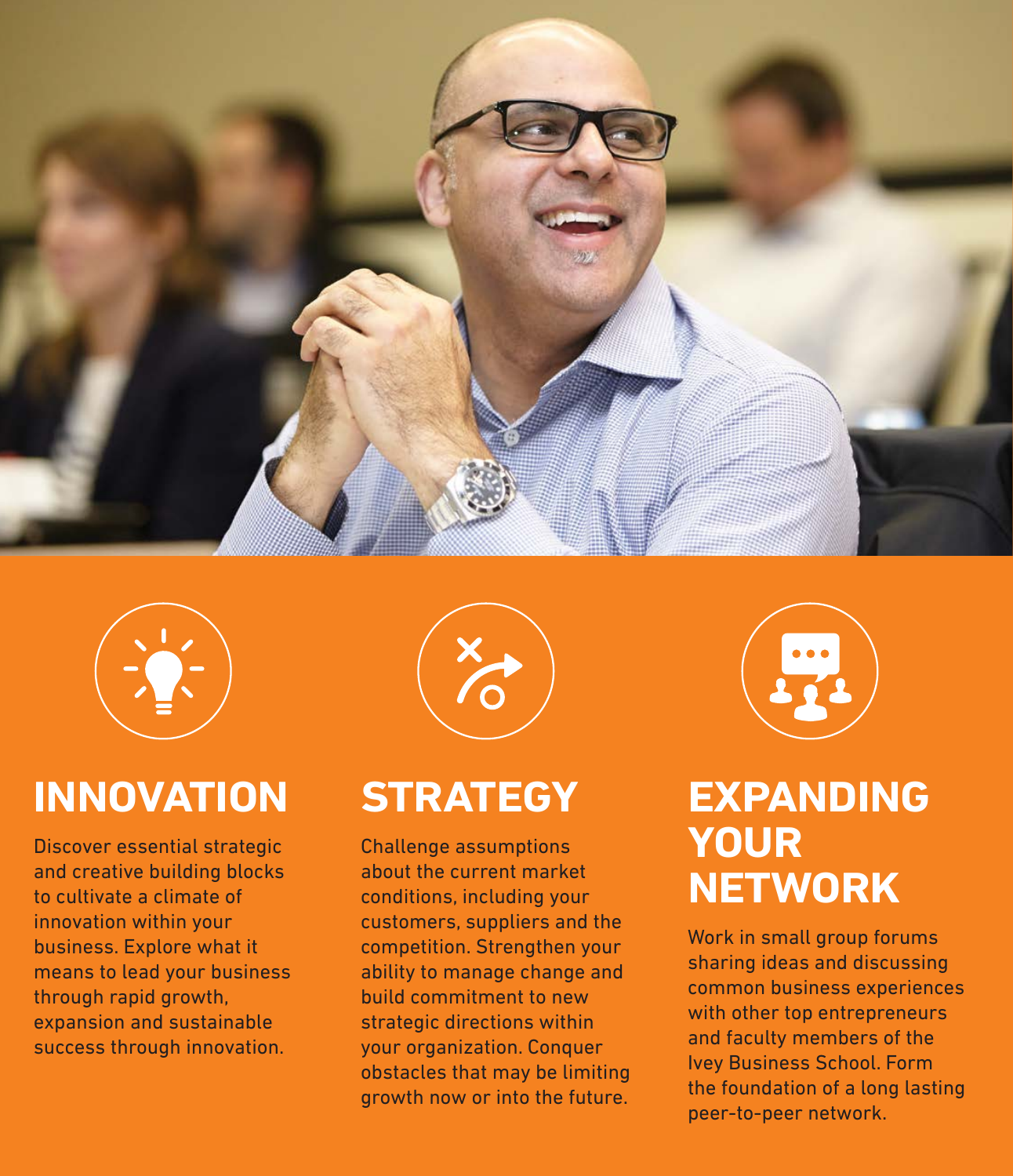## **QUANTUMSHIFT ONLY ACCEPTS A MAXIMUM OF 50 OF CANADA'S TOP ENTREPRENEURS EACH YEAR**

QuantumShift™ is for business leaders ready to shift a thriving enterprise to a whole new level of success by providing the opportunity to:

- **Step out of your business to challenge** management assumptions and current business practices.
- Return ready to optimize the full potential of your business with a formulated plan of action to simplify complexity, isolate key business issues and lead more effectively.
- Recognize your leadership and achievements in the Canadian economy and your ability to shift your enterprise to new heights.
- Enter into an exclusive long lasting peerto-peer network of over 750 alumni of QuantumShift.
- Engage in professional development at regional events including an annual national Alumni conference, presenting the latest business trends, innovative thinking and notable speakers.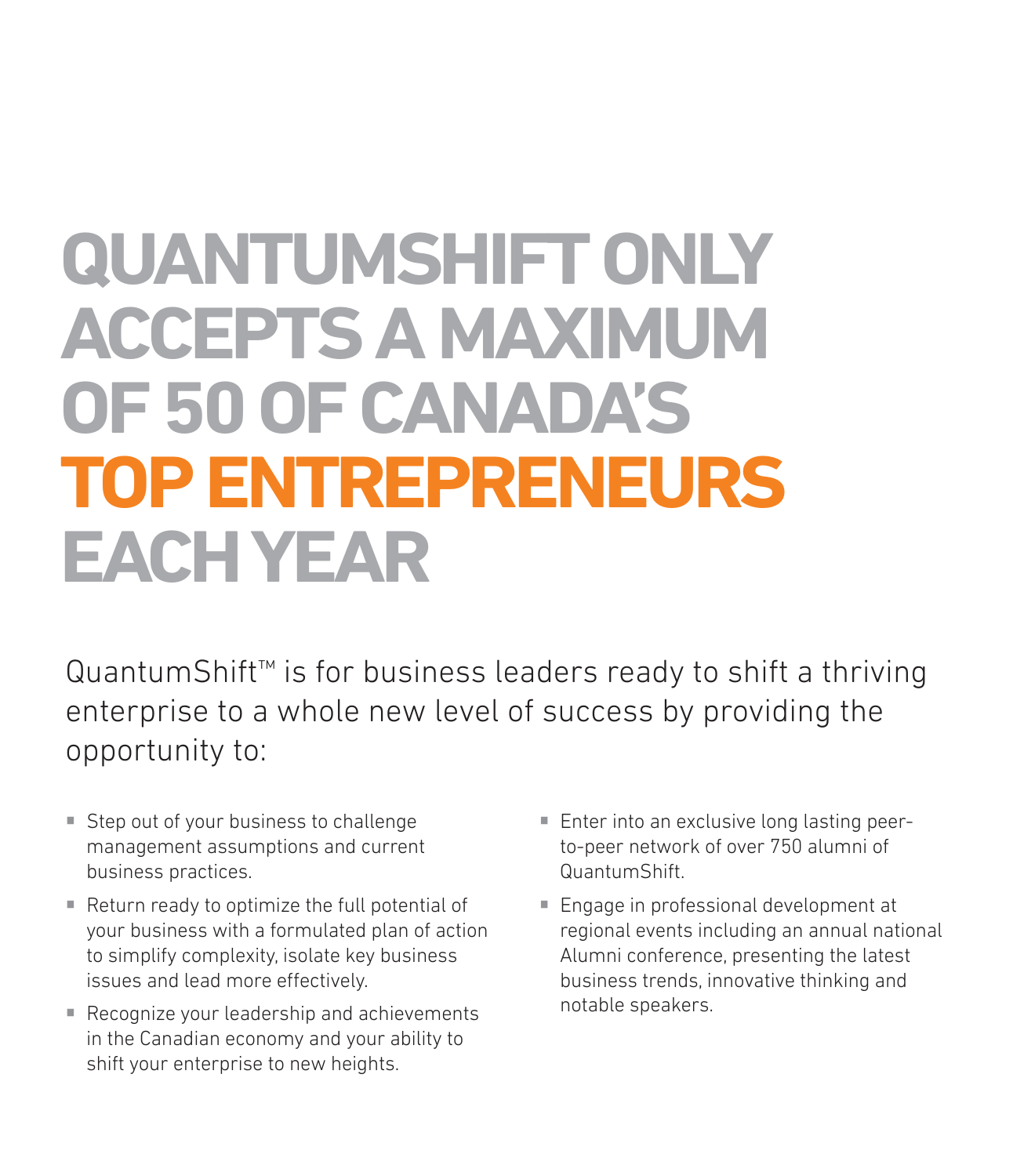# **SHIFT YOUR ENTERPRISE TO NEW HEIGHTS**

**I** highly recommend the QuantumShift program to any business leader looking to drive their business to a higher level of performance. The curriculum, the faculty and the continuing education provided by the QuantumShift Alumni network have been invaluable to my personal development and the growth of Anchor Shoring.

With its balance of real-world learning and interaction with leaders from across the spectrum of successful Canadian businesses, QuantumShift was a unique and invaluable experience in helping take our company to the next level.

**> Patrick Robinson, CEO, TuGo**

Moving into the next generation of our business, QuantumShift was very beneficial as it helped cement ideas of where I would like to take our business and give us some of the tools to move forward.

**> Domenic Primucci, President, Pizza Nova**

**> Dawn Tattle, President, Anchor Shoring & Caissons Ltd**